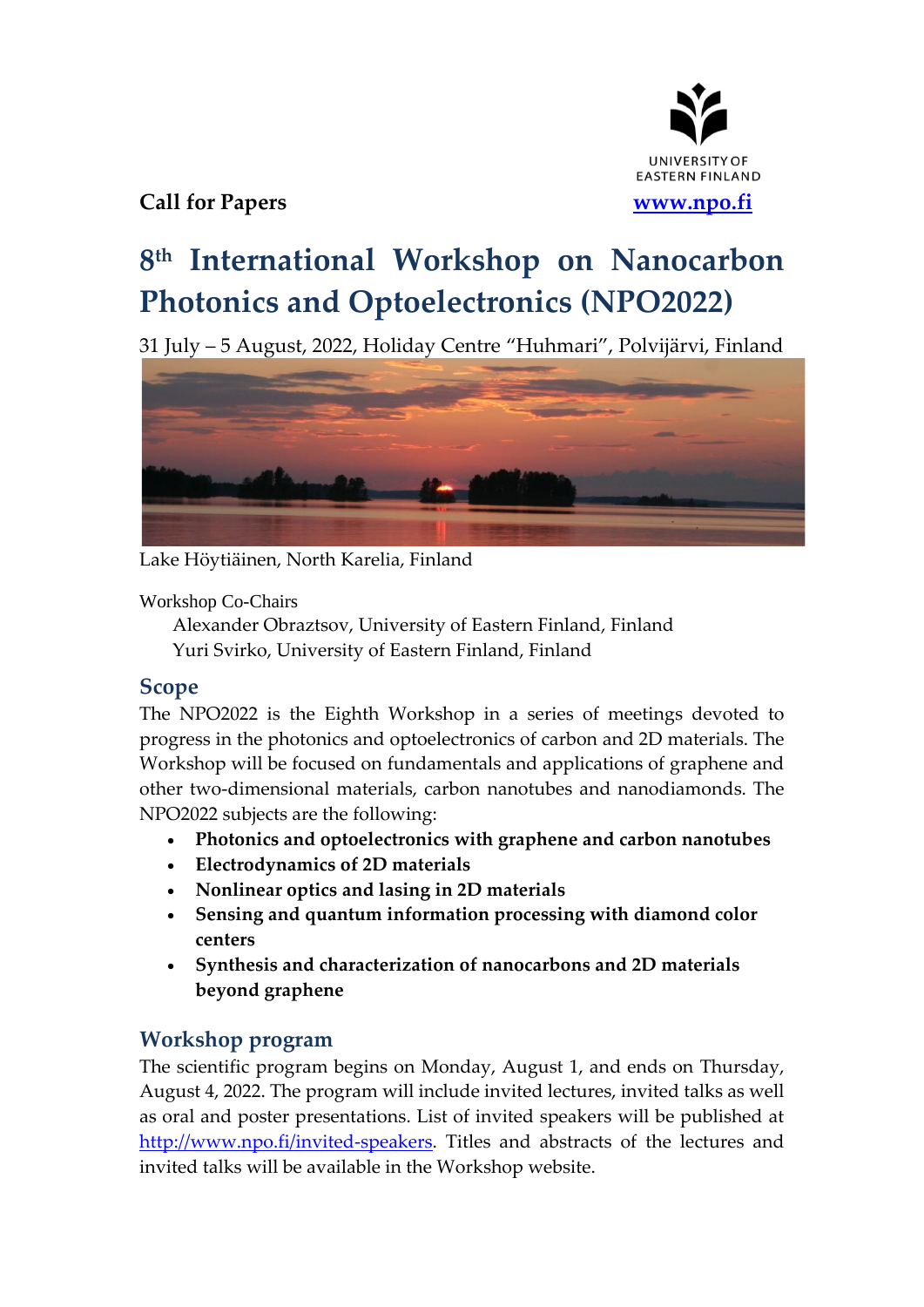#### **Venue & how to get there**

Holiday Centre "Huhmari" offers all the comforts for a scientific meeting combined with an opportunity to enjoying the wonderful and unique landscape of North Karelia, one of the most beautiful parts of the Finland's lake district. The Workshop venue is situated near Joensuu, the capital of the North Karelia, on the shores of the Höytiäinen, 15th largest lake in Finland. Its broad waters and numerous islands provide visitors with magnificent scenery.

Distance between Joensuu and Holiday Centre Huhmari is about 30 km. Joensuu can be easily reached by plane or train from Helsinki. Bus transportation between Joensuu and the Holiday Centre "Huhmari" will be arranged by the organizers.

When you travel to Finland by plane, you will most probably arrive at Helsinki-Vantaa international airport, which is served by many airlines. There are several flights per day between Helsinki-Vantaa and Joensuu with Finnair. Timetables can be found at [www.amapola.nu.](http://www.finnair.com./)

The railway link between Helsinki and Joensuu is operated by VR. There are several daily connections, the travel time is about four and half hours. If you arrive at Helsinki-Vantaa airport and wish to continue to Joensuu by train, you may take a local train from the airport (the train station is situated between terminals 1 and 2) to Tikkurila train station and change to intercity train for Joensuu. The travel time between the airport and Tikkurila station is about 10 minutes. If you wish to stay in Helsinki overnight, you can begin your train journey from the Helsinki railway station.

The distance between Helsinki and Joensuu is around 400 km, i.e. the car journey may require up to six hours. You may rent a car from one of the international car rental companies at Helsinki-Vantaa airport.

#### **NPO2022 submission and registration**

Please prepare your 1-page abstract using MSWord template available at <https://www.npo.fi/registration-and-submission/> and send it to [yuri.svirko@uef.fi.](mailto:organizers@npo.fi) The abstract submission deadline is 13.05.2022. You will be informed on the status of your submission by 27.05.2022.

The on-line registration/payment will be available in June 2022.

The NPO2022 **registration and payment deadline is 01.07.2022**. Since the number of rooms allocated for NPO2022 participants at the Holiday Center "Huhmari" is limited, post-deadline and on-site registration may be not possible.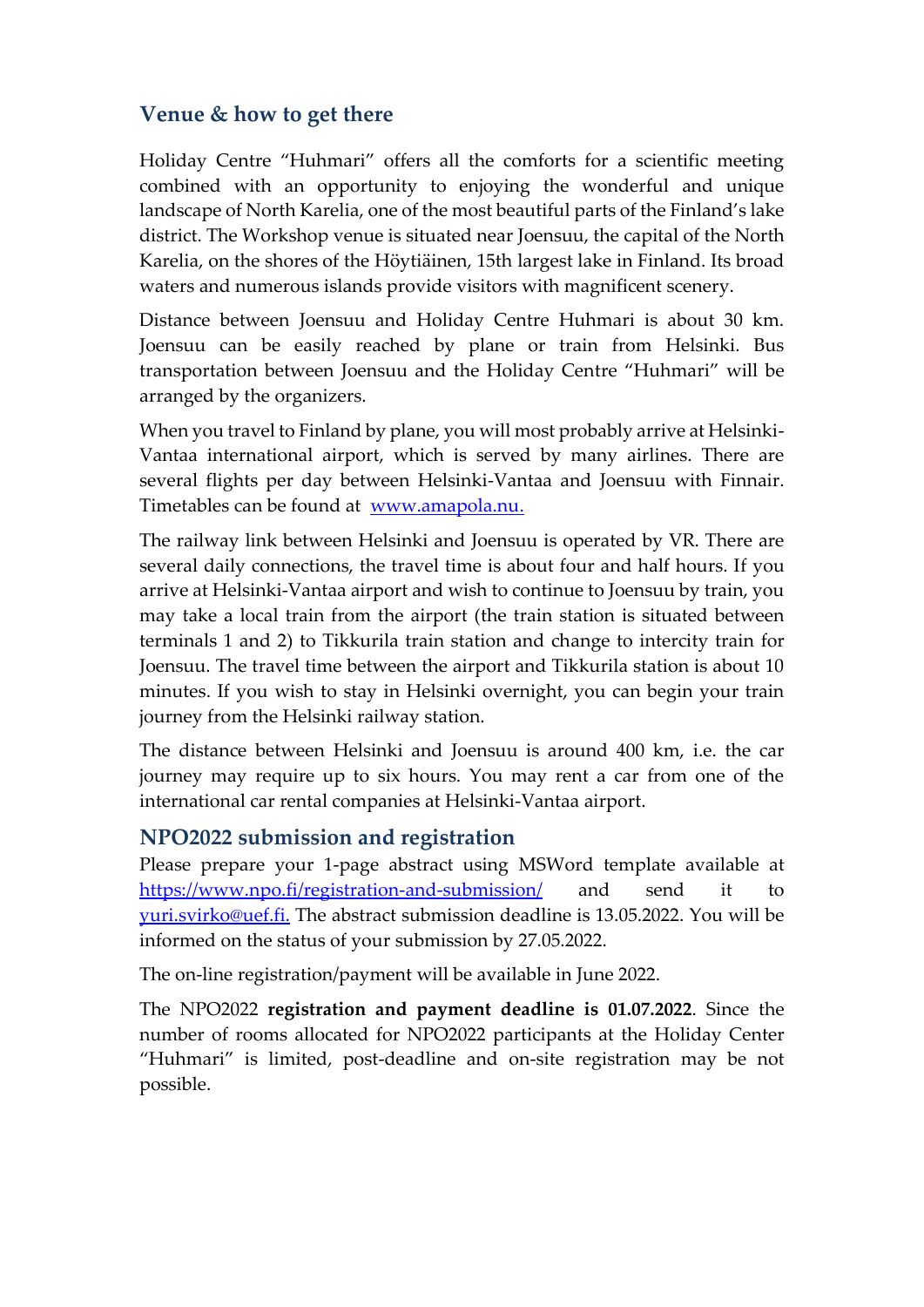## **Accommodation and registration fee**

The registration fee depends on the lodgings chosen. Please check the details of the lodging facilities at the Holiday Center website: [https://www.lomakeskushuhmari.com/en/accommodation/.](https://www.lomakeskushuhmari.com/en/accommodation/)

Three accommodation options are available:

 $€600$  3 persons share a cottage

 $€700$  2 persons share a cottage

 $€850$  single person in a cottage

The NPO2022 registration fee includes

- accommodation of your choice for 5 nights (31.07-05.08.2022)
- Welcome dinner on Sunday, July 31
- Breakfast, lunch and dinner for 1-4 August
- Breakfast on Friday, August 5
- Coffee breaks
- NPO2022 reception followed by Lake Höytiäinen cruise on August 4
- Workshop Proceedings

Registration of accompanying persons will be available until 01.07.2022. **Registration fee of accompanying person is €100 lower** than that of the regular participant. Children (4-14 years) accommodation in extra bed is also available on request.

You will have an opportunity to extend your stay at the Holiday Center "Huhmari" for several days before July 31, however booking should be made well in advance.

## **Financial support**

Partial financial support may be available for students. The application for financial support including CV, list of publications and a letter of recommendation from the applicant scientific advisor should be submitted by 13.05.2022.

## **Important dates:**

| Abstract submission deadline      | May 13, 2022 |
|-----------------------------------|--------------|
| Notification of acceptance        | May 27, 2022 |
| Registration and payment deadline | July 1, 2022 |

## **Pre/post-conference activities**

Your trip to NPO2022 will probably include Helsinki. Being the capital of Finland, Helsinki has numerous tourist attractions (see [http://www.helsinki.fi\)](http://www.helsinki.fi/), therefore being well worth a short stay either before or after the conference. You may also check pages of Finnish tourist board [\(http://www.mek.fi\)](http://www.mek.fi/).